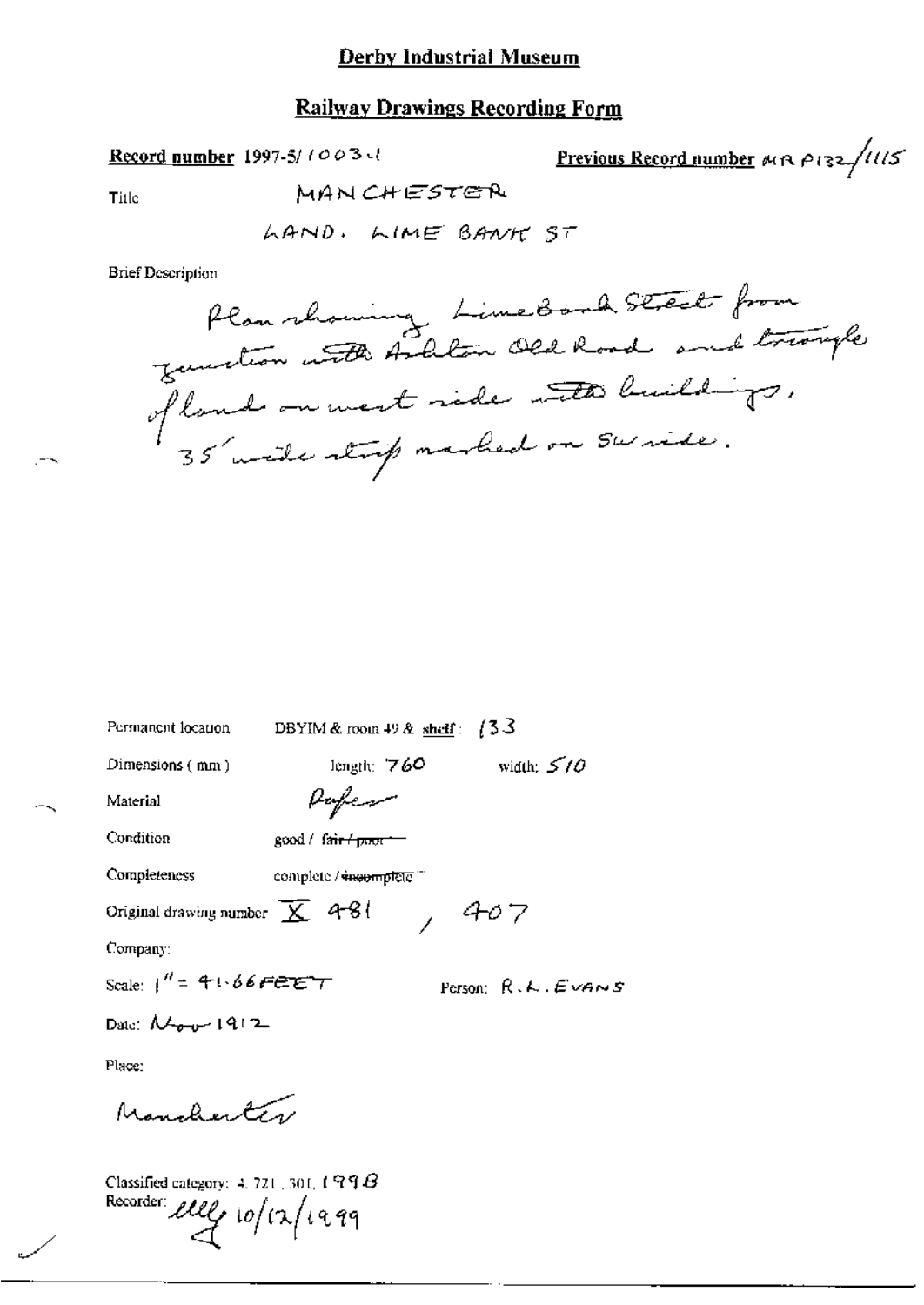## Derby Industrial Museum

### **Railway Drawings Recording Form**

Record number 1997-5/ 1003, 2

Previous Record number  $\mu_R \rho_B \frac{1}{3} \sqrt{115}$ 

Title

**Brief Description** 

Tracing of triangle of land with calculations.

Permanent location

DBYIM & room  $+9$  & shelf: /33

Dimensions (mm)

length:  $665$  width:  $365$ 

Person:

Condition

Completeness

Material

Tracadopofer good / fair / poor

complete / incomplete

Original drawing number

Company:

Scale:  $1'' = 4 + 66$   $F = 7$ 

Date:

Place:

Manchenter

Classified category:  $4, 721, 301, 199B$ Recorder:  $100$   $10$   $\frac{1}{3}$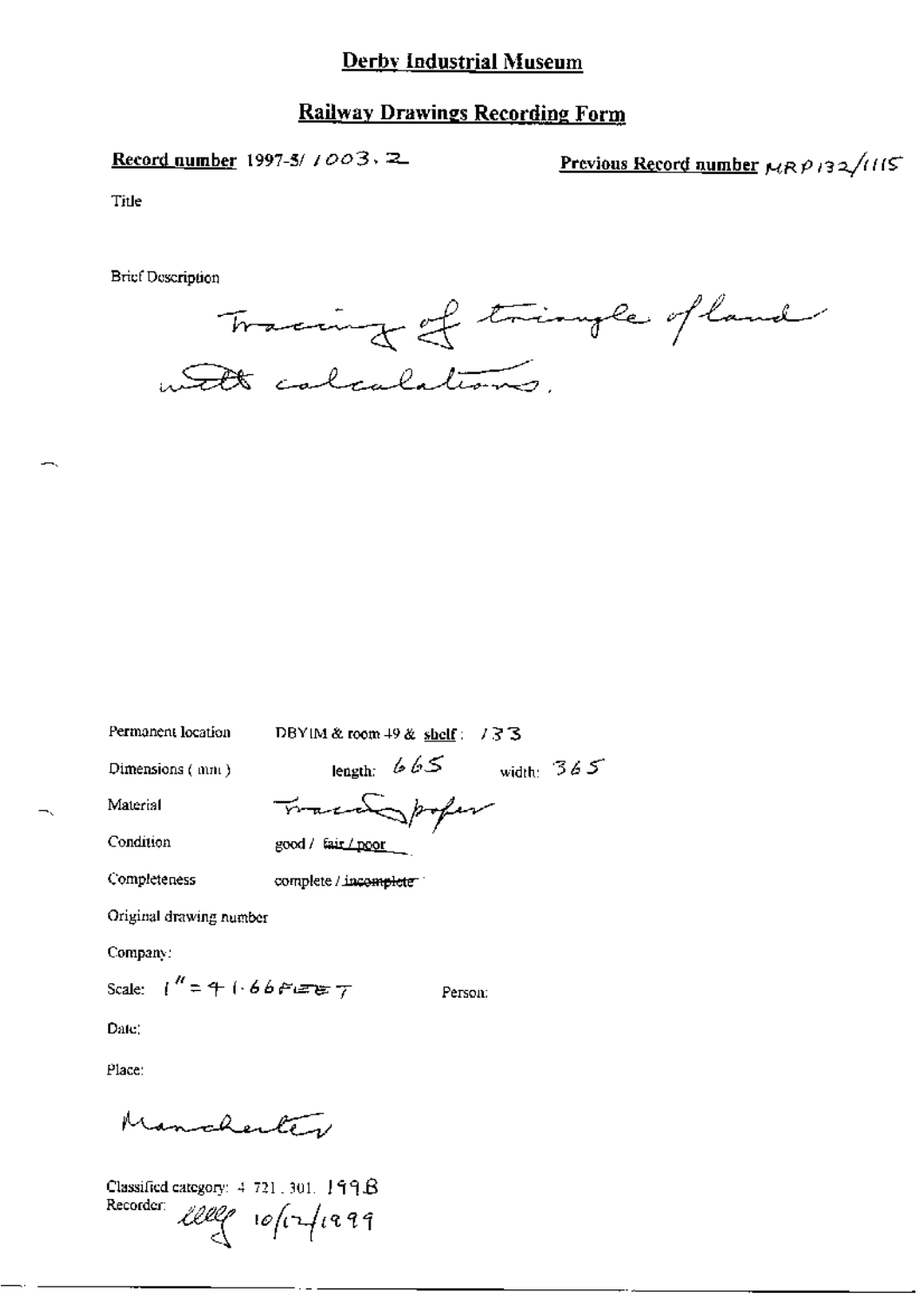## Railway Drawings Recording Form

<mark>4 TTELL</mark><br>1436 Previous Record number Record number 1971-384/441. MANCHESTER Title ANGOATS **Brief Description** Plan showing land required for

trails to reach nile of goods Shead.  
From a a total, or an function 
$$
LPYRly
$$
,  
or an function Arldim Roud, Palmarton S&  $HP$  Ancosts Ste-  
fronting Walton St.

|                                                                              |                                  | -∞⊶ de |  |  |  |
|------------------------------------------------------------------------------|----------------------------------|--------|--|--|--|
| Permanent location                                                           | DBYIM & room 49 & shelf: $177$   |        |  |  |  |
| Dimensions $(mn)$                                                            | width: $570$<br>length: $1830$   |        |  |  |  |
| Material                                                                     | Tracing folice                   |        |  |  |  |
| Condition                                                                    | good / fa <del>ir / poor —</del> |        |  |  |  |
| Completeness                                                                 | complete / imeningtete           |        |  |  |  |
| Original drawing number S 44                                                 |                                  |        |  |  |  |
| Company:                                                                     |                                  |        |  |  |  |
| Scale: $1'' = 88$ FEET<br>Person:                                            |                                  |        |  |  |  |
| Date:                                                                        |                                  |        |  |  |  |
| Place:                                                                       |                                  |        |  |  |  |
| تتلبين                                                                       |                                  |        |  |  |  |
| $h_{\text{max}} = 0.27$                                                      |                                  |        |  |  |  |
| Classified category: $4.721$ , 301, $1.998$<br>Recorder:<br>letter 10/1/2003 |                                  |        |  |  |  |

ŧ

 $\mathbb{R}^2$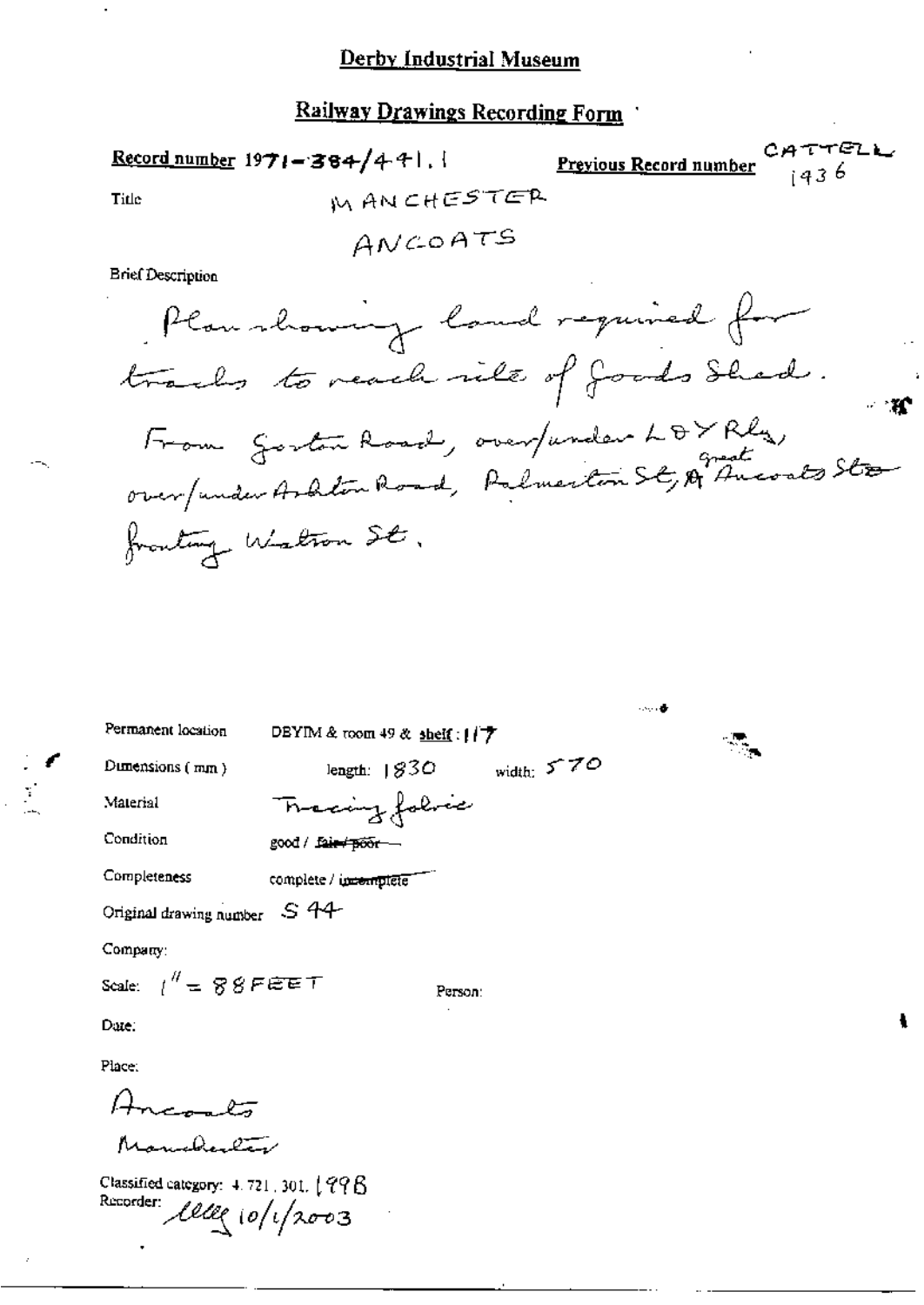# Derby Industrial Museum

# $\ddot{\phantom{a}}$

| <u>Railway Drawings Recording Form</u> |                                                                      |  |  |  |  |  |
|----------------------------------------|----------------------------------------------------------------------|--|--|--|--|--|
|                                        | Record number $1971 - 384 / 4 - 4$ . 2<br>Previous Record number     |  |  |  |  |  |
| Title                                  | Ashlan Road Manchaeler                                               |  |  |  |  |  |
| Brief Description                      |                                                                      |  |  |  |  |  |
|                                        | Memorfoland taken for goods alter                                    |  |  |  |  |  |
| Land                                   |                                                                      |  |  |  |  |  |
|                                        | controvers<br>O Caledon Mill                                         |  |  |  |  |  |
|                                        |                                                                      |  |  |  |  |  |
|                                        |                                                                      |  |  |  |  |  |
|                                        |                                                                      |  |  |  |  |  |
|                                        |                                                                      |  |  |  |  |  |
|                                        |                                                                      |  |  |  |  |  |
| Permanent lecation                     | DBYIM & room 49 & shelf: $\Rightarrow$ 029 $\frac{1}{2}$ Box $SB310$ |  |  |  |  |  |
| Dimensions (mm)                        | length $205$ width: $265$                                            |  |  |  |  |  |
| Material                               |                                                                      |  |  |  |  |  |
| Condition                              | Paper<br>good / fair / poor                                          |  |  |  |  |  |
| Completeness                           | complete / incomplete                                                |  |  |  |  |  |
| Original drawing number                |                                                                      |  |  |  |  |  |
| Company:                               |                                                                      |  |  |  |  |  |
| Scale:                                 | Person:                                                              |  |  |  |  |  |
| Date: $10/9/1889$                      |                                                                      |  |  |  |  |  |
| Place:                                 |                                                                      |  |  |  |  |  |
|                                        |                                                                      |  |  |  |  |  |
| Manchenter<br>Arresato                 |                                                                      |  |  |  |  |  |

Classified category: 4, 721, 301 1998<br>Recorder:  $\mu\nu\Delta$  24/1/2003

--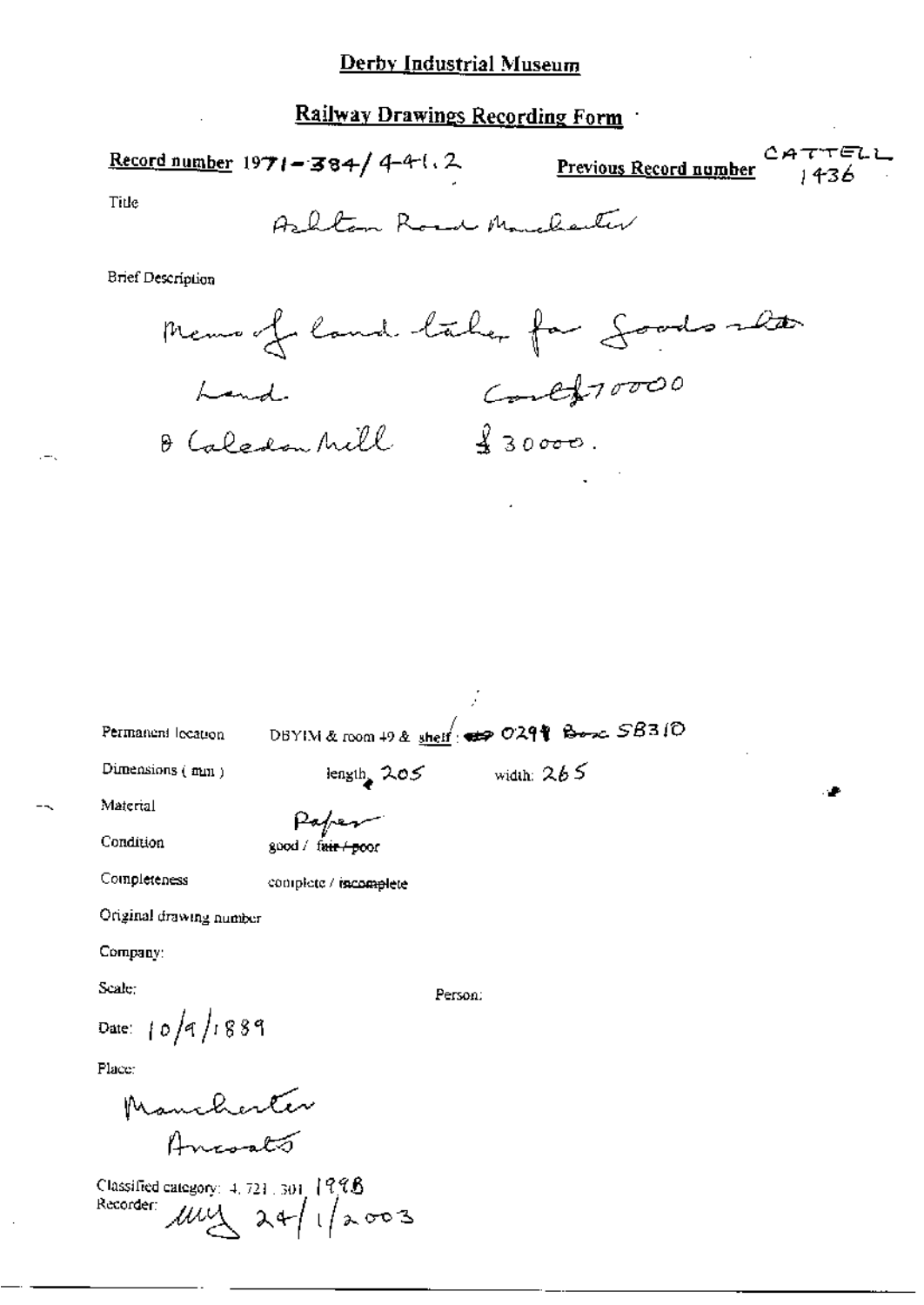## **Railway Drawings Recording Form**

#### Record number 1997-5/ $1028$

Previous Record number  $\mu_R \rho_{13}$   $\lambda_{11}$   $\zeta$  2

Title

MANCHESTER

**Brief Description** 



| Permanent location                     | DBYIM & room $49$ & shelf: $135$  |
|----------------------------------------|-----------------------------------|
| Dimensions (mm)                        | length: $1940$ width: $530$       |
| Material                               | Tracing fabric                    |
| Condition                              | good / fair / poor-               |
| Completeness                           | complete / <del>incomplete-</del> |
| Original drawing number $S44-$         | , 406                             |
| Company: $A \mathcal{R}$               |                                   |
| Scale: $1''$ = $88$ F <del>ete t</del> | Person:                           |
| Date 21 Seft 1889                      |                                   |
| Place:                                 |                                   |
|                                        |                                   |

Classified category:  $4, 721, 301, 1998$  $r_{\text{recoorder}}$   $\mu\mu$  7/1/2000